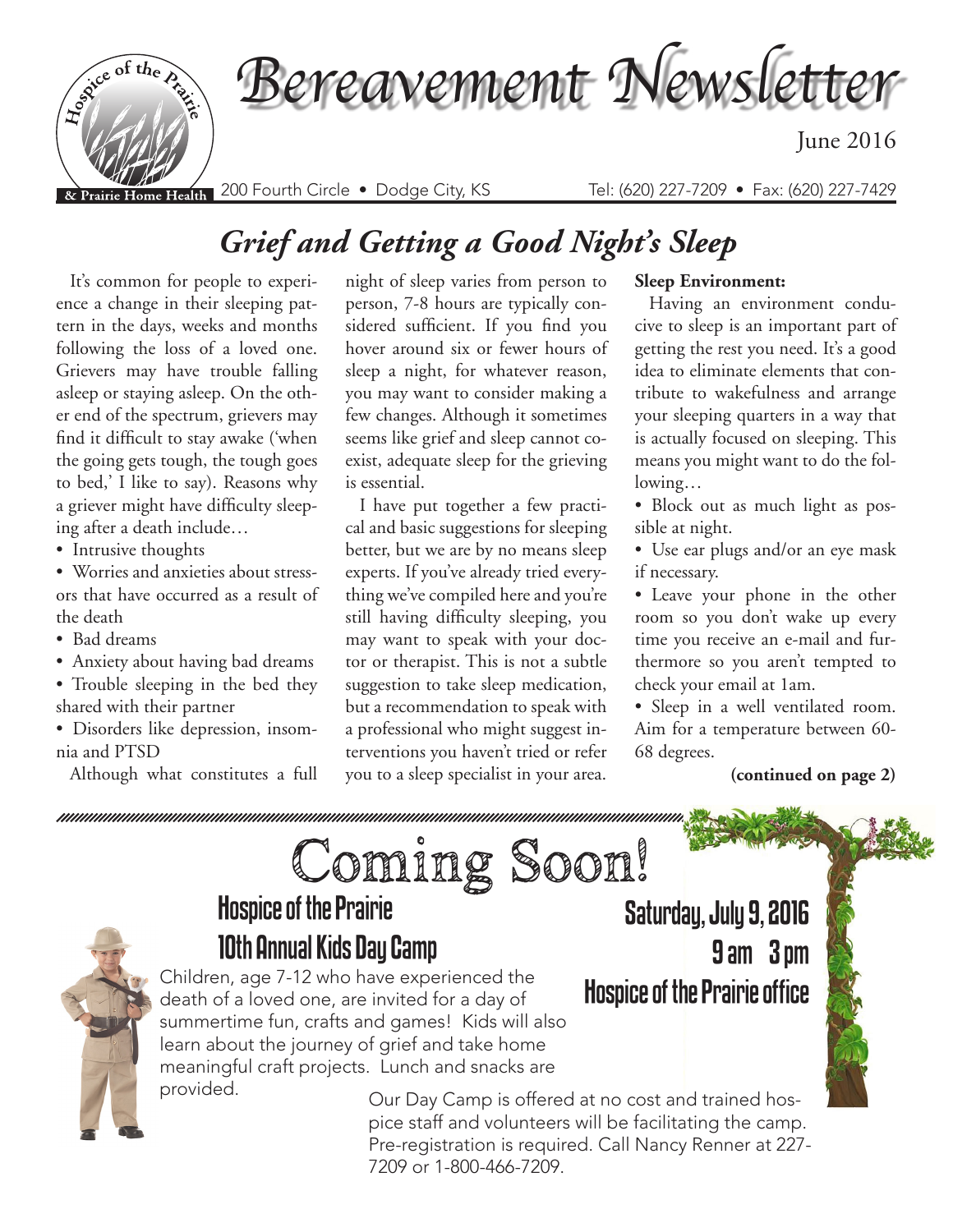### *Good Night's Sleep* **(continued from page 1)**

• If nighttime typically leads to a battles over the blanket, consider having a blanket for each person in the bed. Sharing a blanket often makes you more aware of your sleep mate's every move and can increase heat.

• Make sure your bed is comfortable – this means a good mattress, pillows and bedding.

• If you don't have one already, find a source for white noise. Those of you who grew up without air conditioning know that once you get used to the whir of a box fan, you can never sleep without white noise again. White noise blocks out sudden variations in sound which many are hardwired to attend to during sleep (like mothers of newborns).

• Avoid doing anything stimulating, frustrating, or anxiety provoking in the bed or bedroom. You want your brain and body to associate the bed and bedroom with sleep.

A note on the other side of the bed: Sadly for those whose partner has died the emptiness of the other side of the bed can trigger painful memories and difficult emotion. You can try and rearrange the room, get a new



bed, or sleep in another room of the house. This might help for some, but for many the sense of sleeping beside someone transcends their bedding and the arrangement of the objects in their room. Sleeping alone is just one of the many things those who've lost a partner must learn to live with. In the mean time, maybe let the dog sleep on the bed if he promises not to slobber or get a body pillow. I know that sounds silly, but comfort can be found in the strangest of places.

#### **Routine and Ritual:**

Experts agree establishing a bedtime routine is an effective way to tell the brain it's time to wind down and get ready to sleep. Rituals might include things like setting the lights down low an hour before bed, reading a chapter in a book, snuggling with your mate or furry friend, taking a warm bath, journaling listening to soothing music, meditating and do whatever it is you do to stay beautiful. Stick to a generally consistent bedtime and try to get up around the same time each day.

#### **Don't:**

• Take naps late in the day. In fact you might want to avoid them altogether.

• Drink caffeinated beverages in the evening.

- Drink coffee after noon. Five hours after drinking a cup of coffee, half of its caffeine content is still in your system.
	- Smoke before bed (or at all). Nicotine is a stimulant that can lead to sleep disturbances.

• Drink alcohol before bed. Sure that glass of wine might relax you enough to fall asleep, but your sleep cycle suffers as the body works to break down the alcohol and you end up having a restless night of sleep.

• Expose yourself to harsh light from bright indoor lights and TV, tablet and computer screens 1-2 hours before bedtime. These bright lights can trick the brain into thinking it's earlier in the day and lead it to suppress melatonin which is the body's natural sleep chemical.

#### **Do:**

• Go to bed when you feel sleepy.

• Get some form of moderate exercise during the day. However, you should avoid exercise in the hours before bed.

• Meditate.

• Perform calm and relaxing activities in the hour before bed.

When you can't sleep:

• Get out of bed and go to a darkened room for 30-60 minutes. Read a book or try journaling about whatever you're feeling or struggling with.

• You know the old 'never go to bed mad' adage? Well there may be a grain of truth in working to resolve the conflicts that keep you awake at night. For many it's the things they've yet to do, fix or settle that tend to occupy their thoughts as they lay in bed.

• Are you having nightmares or are worried about having them? Consider the level of anxiety, fear, worry and trauma you're dealing with. As you cope with the loss some of this will ease, but if you continue to have nightmares you may want to talk to a counselor.

• When you can't stop your mind from racing or if you struggle with negative intrusive thoughts, try thinking of something cerebral or calming like counting backwards from 1000 by 3s or thinking of a girls name for every letter of the alphabet.

• Talk to your doctor.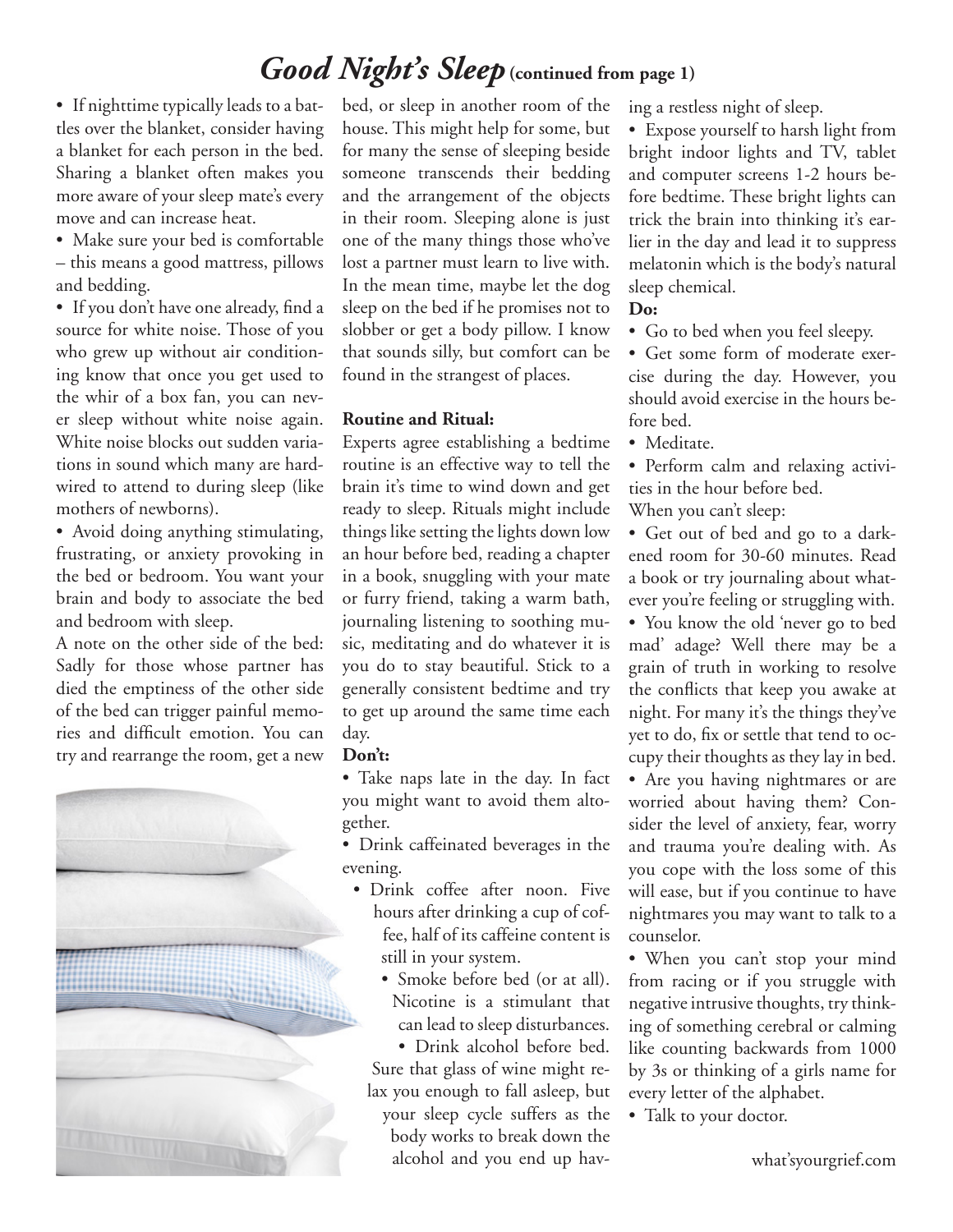### *Father's Day and Grief*

As it is with many holidays throughout the year, Father's Day, often sparks a multitude of emotions, especially when you're in the midst of grief. While we hear primarily from children who are grieving the death of a father or father-figure and fathers who have lost a child, the day can be equally treacherous for those with complex relationships to fathers and fatherhood. Just a simple trip to the store can be a challenge during the lead up to Father's Day. Those in grief face the barrage of card aisles and advertisements for "Great gifts for Dads!" along with well-meaning questions from friends and others about their plans. Then there is the day itself, which can be overwhelming to consider. It can also prompt new, creative ways to acknowledge the day, including doing nothing at all!

If you're concerned about the approach of Father's Day or want to support someone who is, here are some suggestions to consider:

1. Remember that the lead up can often be the hardest part. Be sure to build in time and activities that are comforting and supportive for at least a week before the holiday.

2. Come up with a plan - even if that plan is to do nothing. If you choose to acknowledge the day, consider doing something that connects you with who the person was and

what they meant to you.

3. With children, it's helpful to talk with them ahead of time about what they would like to do or not do. You may need to do some negotiating as siblings can have different ideas about what to do. If one child wants to do something and and another doesn't, reach out to friends or family to see if they can help with the "being in two places at once" dilemma.

4. Children may also have to navigate Father's Day activities in school, so check in with teachers ahead of time to find out what is planned and include your children in a discussion about what would work best for them.

5. Let children know that it's okay to want to celebrate and equally okay to not want to. Don't force a child to pick another adult to honor, unless it's something they want to do.

6. Be prepared for other people! There will be friends and family who reach out and those who don't. Consider letting people know ahead of time what kinds of messages and texts feel supportive (and which ones don't). It's commonplace for cashiers, wait staff, and even random strangers to say "Happy Father's Day!" or ask "How's your Father's Day going?" so it can be helpful to come up with a few answers ahead of time. Some people choose to be honest and say something like, "Not so great. My dad died this year." and others prefer a curt, "Fine. Yours?" There's no right or wrong way to respond.

7. Social media is likely to be a flood of posts all about Father's Day, including memories of past years. Consider taking a social media break or choose ahead of time what you want to post.

8. Plan something for yourself hike, brunch with friends, a trip out of town. Think through what environment you want to be in, knowing that you are likely to run into dads and families.

9. Focus on a category - say food, movies, activities, color, or music choose a few from one or all the categories that your dad or child loved. If you don't know, and many people don't, go with your best guess or pick the ones you love.

10. Volunteer - doing for others can often take us out of our own experience and create a sense of contribution, belonging, and connection.

In the end, how you approach Father's Day is as unique as grief and your relationship with the person who died. Let yourself be creative in figuring out what works, and allow yourself to change your mind at the last minute.

help@dougy.org

"What the caterpillar calls the end of the world, the master calls a butterfly." ~~ Richard Bach **•**

**•**